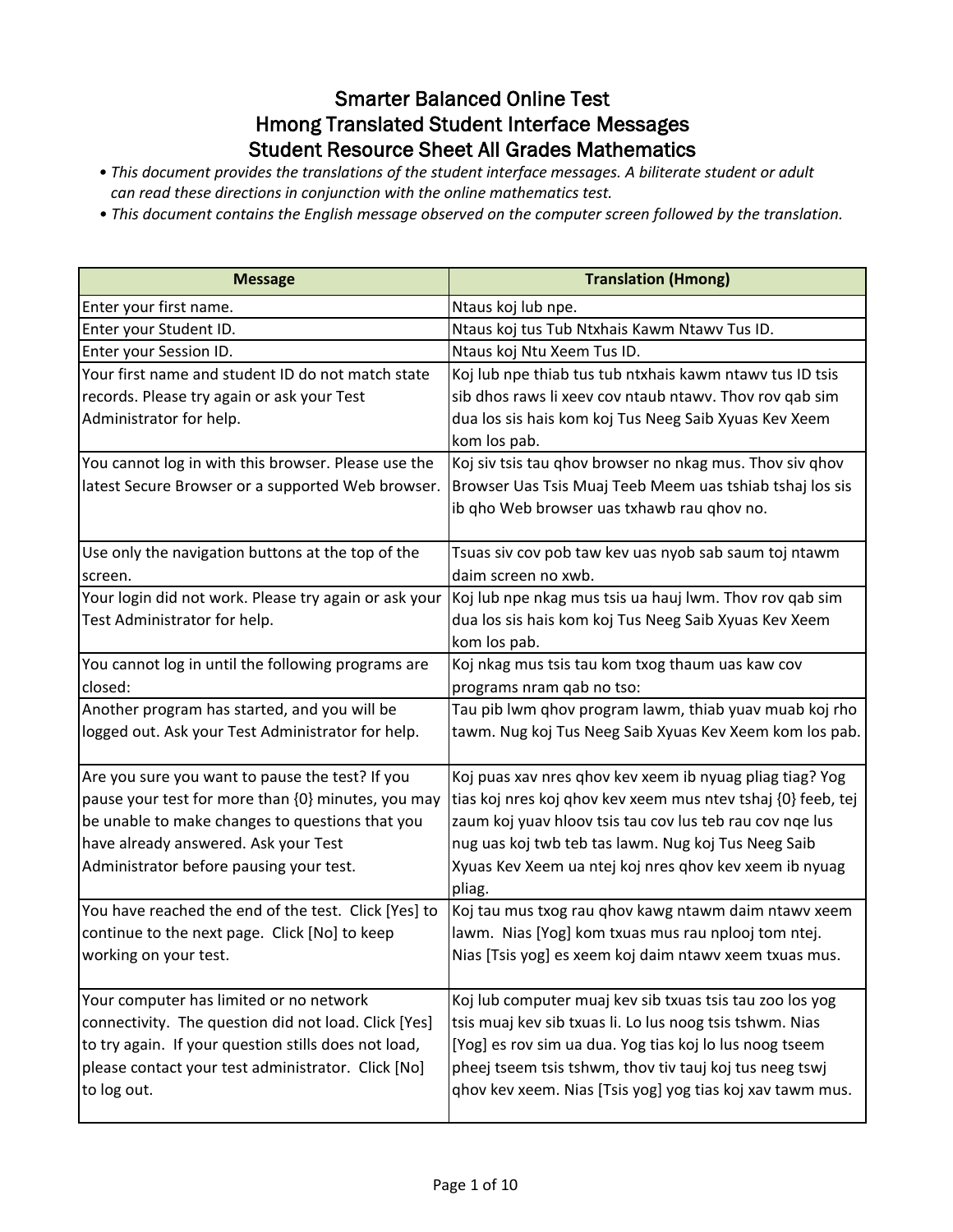*• This document provides the translations of the test directions. A biliterate student or adult can read these* 

*directions in conjunction with the online mathematics test.*

*• This document contains the English message observed on the computer screen followed by the translation.*

| <b>Message</b>                                                  | <b>Translation (Hmong)</b>                                                                                    |
|-----------------------------------------------------------------|---------------------------------------------------------------------------------------------------------------|
| The page did not load. Ask your Test Administrator<br>for help. | Rub tsis tau nplooj ntawv. Nug koj Tus Neeg Saib Xyuas<br>Kev Xeem kom los pab.                               |
| Your computer has limited or no network                         | Koj lub computer muaj kev sib txuas tsis tau zoo los yog                                                      |
|                                                                 | connectivity. Your answer has not been saved. Click  tsis muaj kev sib txuas li. Koj lo lus teb tsis tau muab |
| [Yes] to try again. If your answer remains unsaved,             | khaws tseg. Nias [Yog] es rov sim ua dua. Yog tias koj lub                                                    |
| please contact your test administrator. Click [No]              | lo lus noog pheej tseem muab khaws tseg tsis tau, thov tiv                                                    |
| to log out.                                                     | tauj koj tus neeg tswj qhov kev xeem. Nias [Tsis yog] yog                                                     |
|                                                                 | tias koj xav tawm mus.                                                                                        |
| Could not send information over the network. Click              | Xa tsis tau cov lus qhia hauv lub network mus. Nias [Yog]                                                     |
| [Yes] to try again. Click [No] to log out.                      | es rov qab sim dua. Nias [Tsis yog] es tawm mus.                                                              |
| You must select a prompt before moving to the                   | Koj yuav tsum tau xaiv ib qho kom ua raws ua ntej mus rau                                                     |
| next page.                                                      | nplooj tom ntej.                                                                                              |
| You must enter some text before you can save your               | Koj yuav tsum tau ntaus ib co ntawv ua ntej koj yuav ceev                                                     |
| response.                                                       | tau koj cov lus teb.                                                                                          |
| Are you sure you want to pause the test? Ask your               | Koj puas xav nres qhov kev xeem ib nyuag pliag tiag? Nug                                                      |
| Test Administrator before pausing your test.                    | koj Tus Neeg Saib Xyuas Kev Xeem ua ntej koj nres qhov                                                        |
|                                                                 | kev xeem ib nyuag pliag.                                                                                      |
| You must answer all questions on this page before               | Koj yuav tsum tau teb tag nrho cov nqe lus nug nyob hauv                                                      |
| moving to the next page. (You may have to scroll                | nplooj no ua ntej txav mus rau nplooj tom ntej. (Tej zaum                                                     |
| down to see all questions.)                                     | koj yuav tau txav mus rau sab hauv qab thiaj li pom tag                                                       |
|                                                                 | nrho cov nqe lus nug.)                                                                                        |
| You have answered all the questions in this test.               | Koj tau teb tag nrho cov nqe lus nug hauv daim ntawv                                                          |
| When you have finished checking your answers,                   | xeem no lawm. Thaum koj rov xyuas koj cov lus teb tiav                                                        |
| click the [End Test] button.                                    | lawm, nias lub pob [Xaus Kev Xeem].                                                                           |
| You must answer all of the questions on this page               | Koj yuav tsum tau teb tag nrho cov lus nug nyob hauv                                                          |
| before you can end the test.                                    | nplooj no ua ntej koj yuav xaus tau qhov kev xeem no.                                                         |
| Press [Stop] on the sound player before you move                | Nias [Nres] ntawm lub twj tso suab ua ntej koj txav ntawm                                                     |
| away from this page.                                            | nplooj no mus.                                                                                                |
| The recording is too soft. Click [Try Again] to make a          | Qhov kaw ntawd, nws yau dhau heev lawm. Nias [Rov Sim                                                         |
| new recording. Click [Keep It] to save this recording           | Dua] kom rov kaw dua tshiab. Nias [Khaws Tseg] kom ceev                                                       |
| and go to the next question.                                    | ghov kaw no cia thiab mus rau nge lus nug txuas ntxiv.                                                        |
| Click to cancel the request and return to the login             | Nias kom tshem tawm qhov kev thov thiab rov qab mus                                                           |
| page.                                                           | rau nplooj nkag mus.                                                                                          |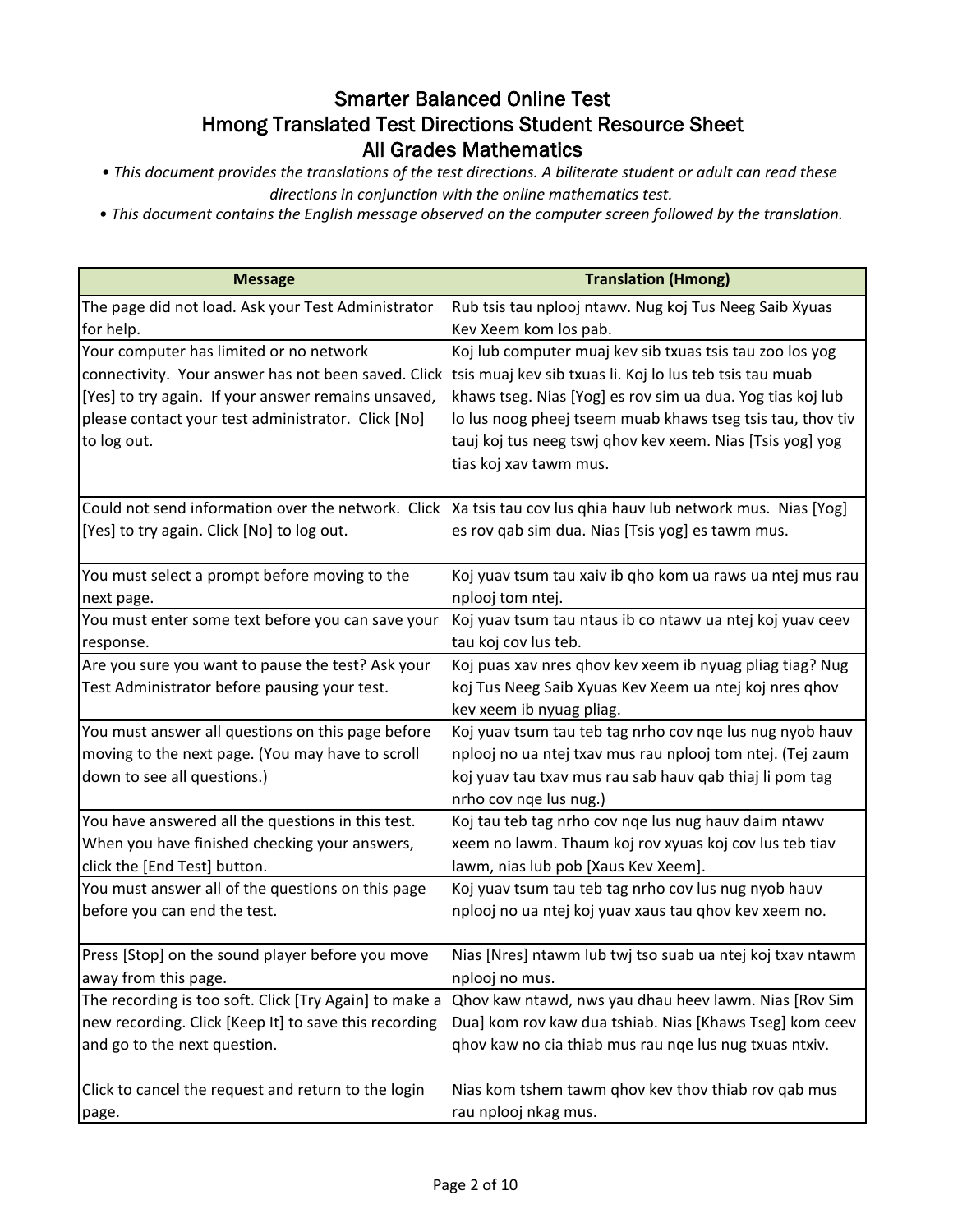- *This document provides the translations of the test directions. A biliterate student or adult can read these directions in conjunction with the online mathematics test.*
- *This document contains the English message observed on the computer screen followed by the translation.*

| <b>Message</b>                                          | <b>Translation (Hmong)</b>                                    |
|---------------------------------------------------------|---------------------------------------------------------------|
| The Test Administrator has denied your request.         | Tus Neeg Saib Xyuas Kev Xeem tsis pom zoo rau qhov koj        |
|                                                         | thov.                                                         |
| Message from your Test Administrator:                   | Tsab xov los ntawm koj Tus Neeg Saib Xyuas Kev Xeem:          |
| Flash {0} or higher is needed to take this test. Ask    | Yuav tsum tau muaj Flash {0} los sis siab dua ntawd thiaj li  |
| your Test Administrator for help.                       | xeem tau daim ntawv xeem no. Nug koj Tus Neeg Saib            |
|                                                         | Xyuas Kev Xeem kom los pab.                                   |
| Java {0} or higher is required for this test. Ask your  | Yuav tsum tau muaj Java {0} los sis siab dua rau daim         |
| Test Administrator for help.                            | ntawv xeem no. Nug koj Tus Neeg Saib Xyuas Kev Xeem           |
|                                                         | kom los pab.                                                  |
| Please wait while we detect whether Java is             | Thov tos thaum peb tseem xyuas seb puas tau nruab Java        |
| installed.                                              | rau.                                                          |
| If you hear the sound, click [Yes]. If not, click [No]. | Yog tias koj hnov suab, nias [Yog]. Yog tsis hnov, nias [Tsis |
|                                                         | yog].                                                         |
| Sound Check: Record Your Voice                          | Xyuas Suab: Kaw Koj Lub Suab                                  |
| Press the Microphone button to start recording. Say     | Nias lub pob uas muaj lub maiv kaus foos kom pib kaw.         |
| your name into your microphone. When you are            | Hais koj lub npe rau hauv lub maiv kaus foos. Thaum koj       |
| done, press the Stop button. Press the Play button      | ua tas, nias lub pob Nres. Nias lub pob Tso Mloog es          |
| to listen to your recording. If you hear your voice,    | mloog qhov koj kaw. Yog tias koj hnov koj lub suab, nias      |
| click [Yes]. If you do not hear your voice, click       | [Yog]. Yog tias koj tsis hnov koj lub suab, nias [Teeb meem   |
| [Problem (No)].                                         | (Tsis yog)].                                                  |
| Java 1.4 or higher is required for this test.           | Yuav tsum tau muaj Java 1.4 los sis siab dua rau qhov kev     |
|                                                         | xeem no.                                                      |
| Flash 10 or higher is required for this test.           | Yuav tsum tau muaj Flash 10 los sis siab dua rau qhov kev     |
|                                                         | xeem no.                                                      |
| Click to cancel the request and return to the login     | Nias kom tshem tawm qhov kev thov thiab rov qab mus           |
| page.                                                   | rau nplooj nkag mus.                                          |
| The Test Administrator has denied your request.         | Tus Neeg Saib Xyuas Kev Xeem tsis pom zoo rau qhov koj        |
|                                                         | thov.                                                         |
| Message from your Test Administrator:                   | Tsab xov los ntawm koj Tus Neeg Saib Xyuas Kev Xeem:          |
| Click [?]                                               | Nias [?]                                                      |
| to access this Help Guide at any time during your       | mus xyuas Phau Ntawv Muab Kev Pab tau txhua lub sij           |
| test.                                                   | hawm thaum koj xeem.                                          |
| Return to Login                                         | Rov gab mus rau ghov Nkag Mus                                 |
| <b>Student Testing Site</b>                             | Chaw Tub Ntxhais Kawm Ntawv Xeem                              |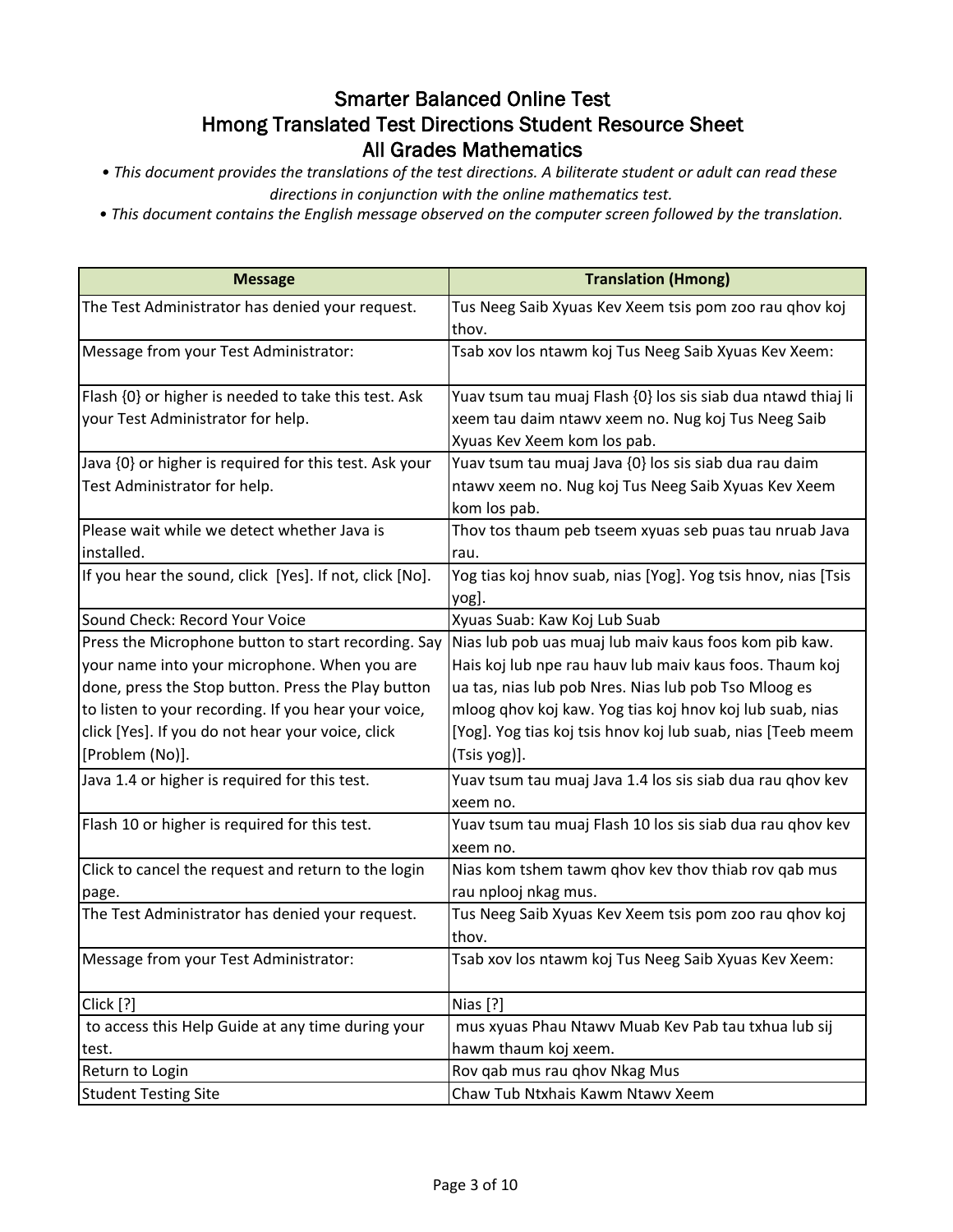- *This document provides the translations of the test directions. A biliterate student or adult can read these directions in conjunction with the online mathematics test.*
- *This document contains the English message observed on the computer screen followed by the translation.*

| <b>Message</b>                                        | <b>Translation (Hmong)</b>                                    |
|-------------------------------------------------------|---------------------------------------------------------------|
| There is a problem connecting to the Internet.        | Muaj teeb meem rau kev txuas mus rau hauv Internet.           |
| Pause your test and try again.                        | Nres koj qhov kev xeem ib nyuag pliag es rov sim dua.         |
|                                                       |                                                               |
| Are you sure you want to change the prompt you        | Koj puas xav hloov qhov kom ua raws uas koj tau xaiv ua       |
| previously selected? <yes> <no></no></yes>            | ntej ntawd tiag? <yes> <no></no></yes>                        |
| Are you sure you want to change the prompt you        | Koj puas xav hloov ghov kom ua raws uas koj tau xaiv ua       |
| previously selected? <yes> <no></no></yes>            | ntej ntawd tiag? <yes> <no></no></yes>                        |
| Click here to learn how to answer technology-         | Nias ntawm no yog xav kawm seb yuav teb cov nqe lus           |
| enhanced questions. Welcome to the Training Test      | nug uas siv technology pab li cas. Zoo siab txais tos koj rau |
| site. You can use this site to take sample tests      | ntawm qhov chaw Sim Xeem. Koj siv tau qhov chaw no los        |
| online to become familiar with the online testing     | xeem cov ntawy xeem uas ua piv txwy kom koj thiaj li          |
| environment. Some of the questions will require       | paub tias kev xeem hauv online nws zoo li cas. Muaj tej       |
| you to select one answer; others may require you      | nge lus nug yuav kom koj xaiv ib nge lus teb; muaj lwm        |
| to type a short answer, draw a picture, or complete   | cov nge lus nug yuav kom koj sau ib nge lus teb luv luv,      |
| another type of open-ended task. Interactive          | kos duab, los sis ua ib txoj dej num. Kev qhia siv uas tus    |
| tutorial: Click here to learn how to answer           | neeg siv sib txuas lus tau: Nias ntawm no yog xav kawm        |
| technology-enhanced questions. You must use           | seb yuav teb cov lus nug uas siv technology li cas. Koj yuav  |
| Mozilla Firefox or the Secure Browser as your         | tsum tau siv Mozilla Firefox los sis ib qho Secured Browser   |
| Internet browser to access the Training Test.         | los ua koj qhov Internet browser thiaj li nkag tau rau hauv   |
| Internet Explorer and Safari will not work with this  | ghov Sim Xeem. Internet Explorer thiab Safari yuav tsis ua    |
| site. Click here to download Firefox for Windows,     | hauj lwm nrog qhov chaw no. Nias rau ntawm no mus rub         |
| Mac OS X, and Linux.                                  | Firefox los siv rau Windows, Mac OS X, thiab Linux.           |
|                                                       |                                                               |
|                                                       |                                                               |
| Welcome to the testing system! Enter your first       | Zoo siab txais tos koj rau kev ua hauj lwm xeem! Ntaus koj    |
| name, SSID and the Session ID in the fields above.    | lub npe, tus SSID thiab Ntu Xeem Tus ID rau hauv cov chaw     |
| Your Test Administrator will give you the Session ID. | sau. Koj Tus Neeg Saib Xyuas Kev Xeem yuav muab Ntu           |
| Click [Sign In] to continue.                          | Xeem Tus ID rau koj. Nias [Txheeb Npe Nkag] los ua txuas      |
|                                                       | mus.                                                          |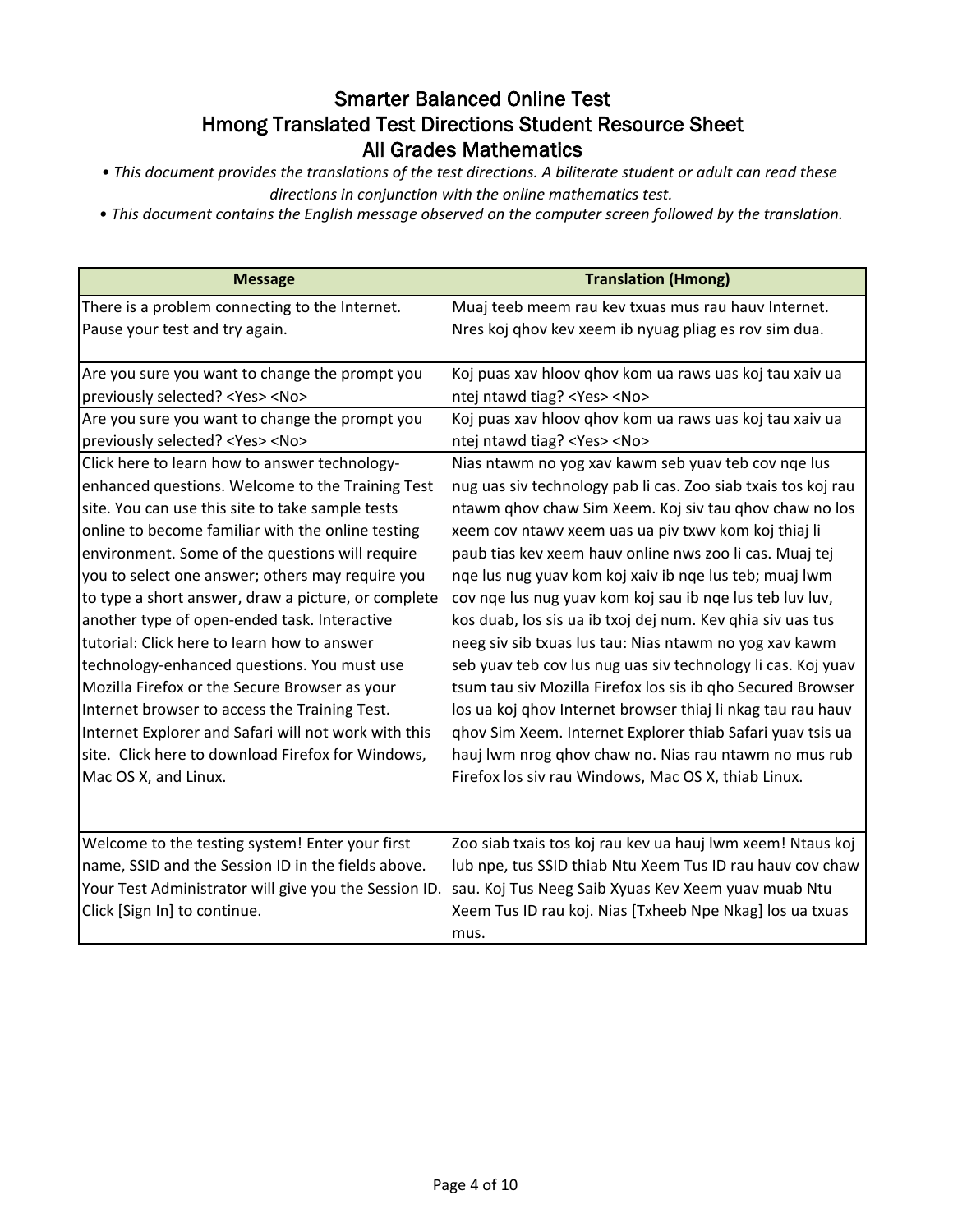*• This document provides the translations of the test directions. A biliterate student or adult can read these* 

*directions in conjunction with the online mathematics test.*

*• This document contains the English message observed on the computer screen followed by the translation.*

| <b>Message</b>                                                                                                                                                                                                                                                                                                                                                                                                                                                                                                                                                                                                                                                                                                    | <b>Translation (Hmong)</b>                                                                                                                                                                                                                                                                                                                                                                                                                                                                                                                                                                                                                                                                                                                                                                                                                                                                                                                                                                                                                     |
|-------------------------------------------------------------------------------------------------------------------------------------------------------------------------------------------------------------------------------------------------------------------------------------------------------------------------------------------------------------------------------------------------------------------------------------------------------------------------------------------------------------------------------------------------------------------------------------------------------------------------------------------------------------------------------------------------------------------|------------------------------------------------------------------------------------------------------------------------------------------------------------------------------------------------------------------------------------------------------------------------------------------------------------------------------------------------------------------------------------------------------------------------------------------------------------------------------------------------------------------------------------------------------------------------------------------------------------------------------------------------------------------------------------------------------------------------------------------------------------------------------------------------------------------------------------------------------------------------------------------------------------------------------------------------------------------------------------------------------------------------------------------------|
| To log in with your student account (using Name /<br>SSID): Uncheck the "Guest User" checkbox (both<br>fields will become blank) Enter your First Name and<br>SSID in the fields above. To log in as a Guest<br>(anonymous user): Mark the "Guest User" checkbox<br>(both fields will automatically display Guest) Click<br>[Sign In] to login to the Training Test as a guest<br>user. Guest Session? In a Guest Session, you do not<br>need Test Administrator approval and can take a<br>Training Test using your own settings. To take a<br>Training Test in a session with a Test Administrator,<br>uncheck the "Guest Session" checkbox and enter<br>the Session ID in the field before clicking [Sign In]. | Yog siv koj tus as khauj rau tub ntxhais kawm ntawv (siv<br>Npe / SSID) nkag mus: Nias lub thawv "Tus Qhua Siv" kom<br>tsis txhob xaiv qhov ntawd (tag nrho ob qho chaw yuav<br>tsis muaj dab tsi nyob hauv lawm) Ntaus koj Lub Npe thiab<br>tus SSID rau hauv qhov chaw saud. Yog nkag mus ua Tus<br>Qhua (ib tug neeg siv uas tsis pub lwm tus neeg paub):<br>Nias lub thawv "Tus Qhua Siv" (tag nrho ob qho chaw yuav<br>cia li tshwm tias yog Qhua) Nias [Txheeb Npe Nkag] kom<br>nkag mus rau Daim Ntawv Xeem Uas Sim (Training Test)<br>tam li yog ib tug qhua. Ntu Ua Qhua Xeem? Hauv Ntu Ua<br>Qhua Xeem, koj tsis tas tau kev pom zoo los ntawm Tus<br>Neeg Saib Xyuas Kev Xeem thiab yuav xeem tau Daim<br>Ntawv Xeem Uas Sim (Training Test) uas koj siv qhov li koj<br>teeb. Yog yuav xeem Daim Ntawv Xeem Uas Sim hauv ntu<br>xeem nrog ib Tus Neeg Saib Xyuas Kev Xeem, nias lub<br>thawv "Ntu Ua Qhua Xeem" kom tsis txhob xaiv qhov<br>ntawd thiab ntaus Ntu Xeem Tus ID rau hauv ghov chaw<br>ua ntej nias [Txheeb Npe Nkag]. |
| Go to the Training Test Site                                                                                                                                                                                                                                                                                                                                                                                                                                                                                                                                                                                                                                                                                      | Mus rau ntawm Qhov Chaw Rau Daim Ntawv Xeem Uas<br>Sim                                                                                                                                                                                                                                                                                                                                                                                                                                                                                                                                                                                                                                                                                                                                                                                                                                                                                                                                                                                         |
| Please review the information below. If all of the<br>information is correct, click [Yes]. If not, click [No].                                                                                                                                                                                                                                                                                                                                                                                                                                                                                                                                                                                                    | Thov soj ntsuam cov lus qhia hauv qab. Yog tias tag nrho<br>cov lus qhia yog lawm, nias [Yog]. Yog tias tsis yog, nias<br>[Tsis yog].                                                                                                                                                                                                                                                                                                                                                                                                                                                                                                                                                                                                                                                                                                                                                                                                                                                                                                          |
| Please wait while your Test Administrator reviews<br>the settings for your test. This may take a few<br>minutes                                                                                                                                                                                                                                                                                                                                                                                                                                                                                                                                                                                                   | Thov tos thaum koj Tus Neeg Saib Xyuas Kev Xeem soj<br>ntsuam cov kev teeb rau koj daim ntawv xeem tso. Qhov<br>no tej zaum yuav siv ob peb feeb                                                                                                                                                                                                                                                                                                                                                                                                                                                                                                                                                                                                                                                                                                                                                                                                                                                                                               |
| Is the test listed above the test you want to take? If<br>it is, click [Yes, Start My Test]. If not, click [No].                                                                                                                                                                                                                                                                                                                                                                                                                                                                                                                                                                                                  | Daim ntawy xeem uas teev saud puas yog daim koj xav<br>xeem? Yog tias yog, nias [Yog, Pib Kuv Qhov Kev Xeem].<br>Yog tias tsis yog, nias [Tsis yog].                                                                                                                                                                                                                                                                                                                                                                                                                                                                                                                                                                                                                                                                                                                                                                                                                                                                                           |
| Please wait while your Test Administrator reviews<br>your test settings. This may take a few minutes                                                                                                                                                                                                                                                                                                                                                                                                                                                                                                                                                                                                              | Thov tos thaum koj Tus Neeg Saib Xyuas Kev Xeem soj<br>ntsuam cov kev teeb rau koj daim ntawv xeem tso. Qhov<br>no tej zaum yuav siv ob peb feeb                                                                                                                                                                                                                                                                                                                                                                                                                                                                                                                                                                                                                                                                                                                                                                                                                                                                                               |
| Select a test.                                                                                                                                                                                                                                                                                                                                                                                                                                                                                                                                                                                                                                                                                                    | Xaiv ib daim ntawv xeem.                                                                                                                                                                                                                                                                                                                                                                                                                                                                                                                                                                                                                                                                                                                                                                                                                                                                                                                                                                                                                       |
| Scroll down for more information.                                                                                                                                                                                                                                                                                                                                                                                                                                                                                                                                                                                                                                                                                 | Txav rau hauv qab rau cov lus qhia ntxiv.                                                                                                                                                                                                                                                                                                                                                                                                                                                                                                                                                                                                                                                                                                                                                                                                                                                                                                                                                                                                      |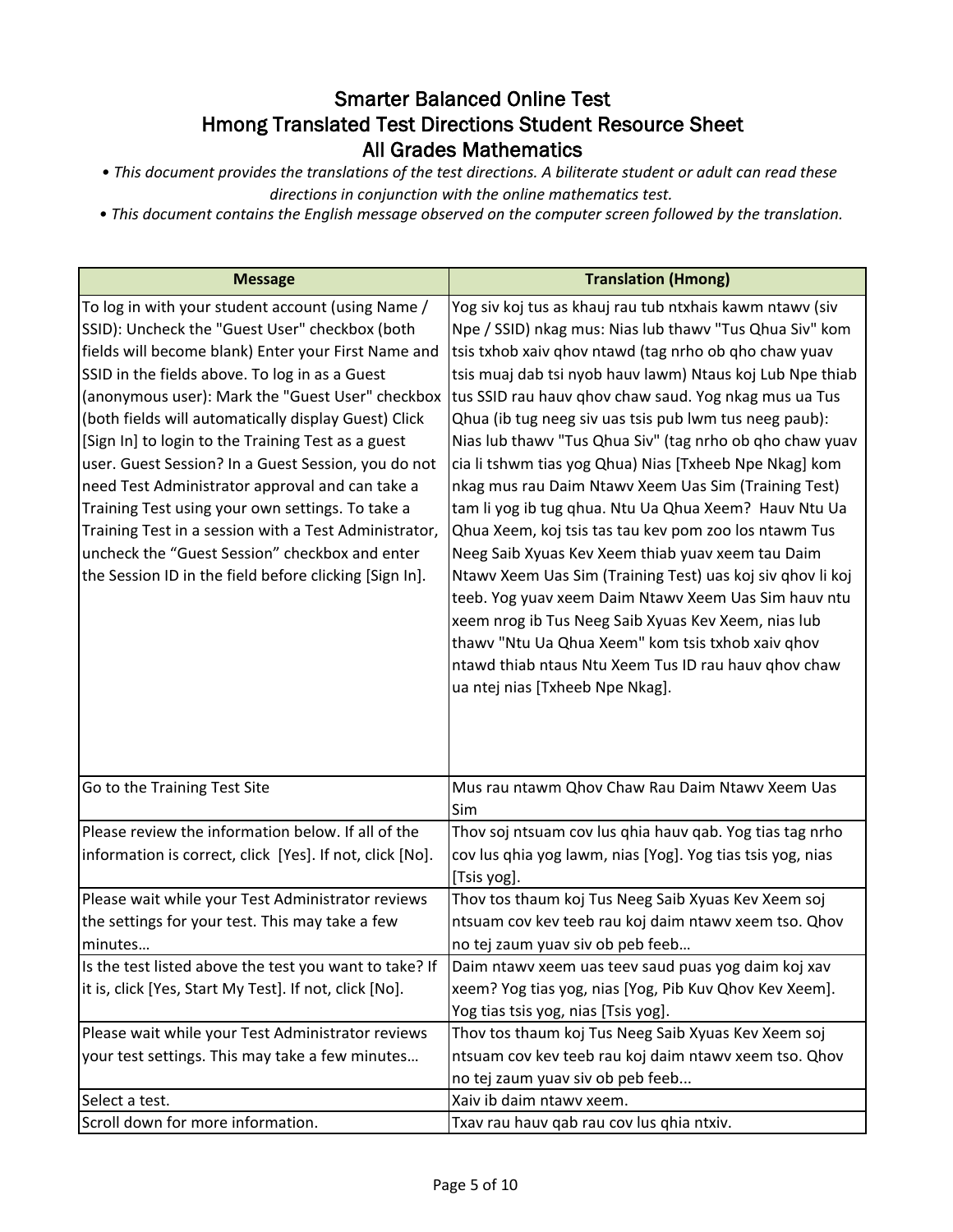- *This document provides the translations of the test directions. A biliterate student or adult can read these directions in conjunction with the online mathematics test.*
- *This document contains the English message observed on the computer screen followed by the translation.*

| <b>Message</b>                                                                                       | <b>Translation (Hmong)</b>                                    |
|------------------------------------------------------------------------------------------------------|---------------------------------------------------------------|
| You have finished the test. You may now log out.                                                     | Koj xeem tas lawm. Koj tawm tau lawm.                         |
| No score is provided for this test.                                                                  | Tsis muaj paj xyeem tau rau daim ntawv xeem no.               |
| You have reached the end of the test. You may                                                        | Koj mus txog qhov kawg ntawm daim ntawv xeem lawm.            |
| review your answers. If you are done reviewing                                                       | Koj rov saib koj cov lus teb tau. Yog tias koj soj ntsuam tas |
| your answers, click [Submit Test]. You cannot                                                        | koj cov lus teb lawm, nias [Xa Daim Ntawv Xeem]. Koj          |
| change your answers after you submit the test.                                                       | hloov tsis tau koj cov lus teb tom qab koj xa daim ntawv      |
|                                                                                                      | xeem lawm.                                                    |
| You have marked questions. Review these                                                              | Koj tau cim cov lus nug. Rov soj ntsuam cov lus nug no ua     |
| questions before submitting your test.                                                               | ntej xa koj daim ntawv xeem.                                  |
| Some advanced java-based test questions require a                                                    | Tej co nqe lus nug nyuaj zog raws java mas kom tus tub        |
| student to draw a picture, or complete another                                                       | ntxhais kawm ntawv yuav tsum tau kos duab, los sis teb ib     |
| type of open-ended task. Click here for examples of                                                  | co nqe lus nug uas yuav tsum tau siv tswv yim. Nias           |
| these open-ended questions.                                                                          | ntawm no rau ib co piv txwy txog cov nge lus nug uas yuav     |
|                                                                                                      | tau siv tswy yim no.                                          |
| There was a problem with the system. Please give                                                     | Muaj ib qho teeb meem rau lub system. Thov muab tus           |
| this number to your Test Administrator.                                                              | zauv no rau koj Tus Neeg Saib Xyuas Kev Xeem.                 |
| Return to the login screen.                                                                          | Rov qab rau qhov screen nkag mus.                             |
| <b>Submit Test</b>                                                                                   | Xa Daim Ntawv Xeem                                            |
| Click the [Print Passage] button to print the passage. Nias lub pob [Luam Zaj Lus] kom luam zaj lus. |                                                               |
| Are you sure you want to pause the test? If you                                                      | Koj puas xav nres qhov kev xeem ib nyuag pliag tiag? Yog      |
| pause your test for more than {0} minutes, you may                                                   | tias koj nres koj qhov kev xeem mus ntev tshaj {0} feeb, tej  |
| be unable to make changes to questions that you                                                      | zaum koj yuav hloov tsis tau cov lus teb rau cov nge lus      |
| have already answered. Ask your Test                                                                 | nug uas koj twb teb tas lawm. Nug koj Tus Neeg Saib           |
| Administrator before pausing your test.                                                              | Xyuas Kev Xeem ua ntej koj nres qhov kev xeem ib nyuag        |
|                                                                                                      | pliag.                                                        |
| Save your work before making a print request.                                                        | Ceev tseg qhov koj ua tau ua ntej thov kom luam tawm.         |
| There was a problem with your print request. Try                                                     | Muaj ib qho teeb meem txog qhov koj kom luam tawm.            |
| again or ask your Test Administrator for help.                                                       | Rov qab sim dua los sis hais kom koj Tus Neeg Saib Xyuas      |
|                                                                                                      | Kev Xeem los pab.                                             |
| To send helpful information, describe what the                                                       | Yog yuav xa cov lus qhia uas yuav pab tau, piav qhia seb      |
| problem is and click [Yes].                                                                          | qhov teeb meem yog dab tsi thiab nias [Yog].                  |
| There is a problem connecting to the Internet.                                                       | Muaj teeb meem rau kev txuas mus rau hauv Internet.           |
| Pause your test and try again.                                                                       | Nres koj qhov kev xeem ib nyuag pliag es rov sim dua.         |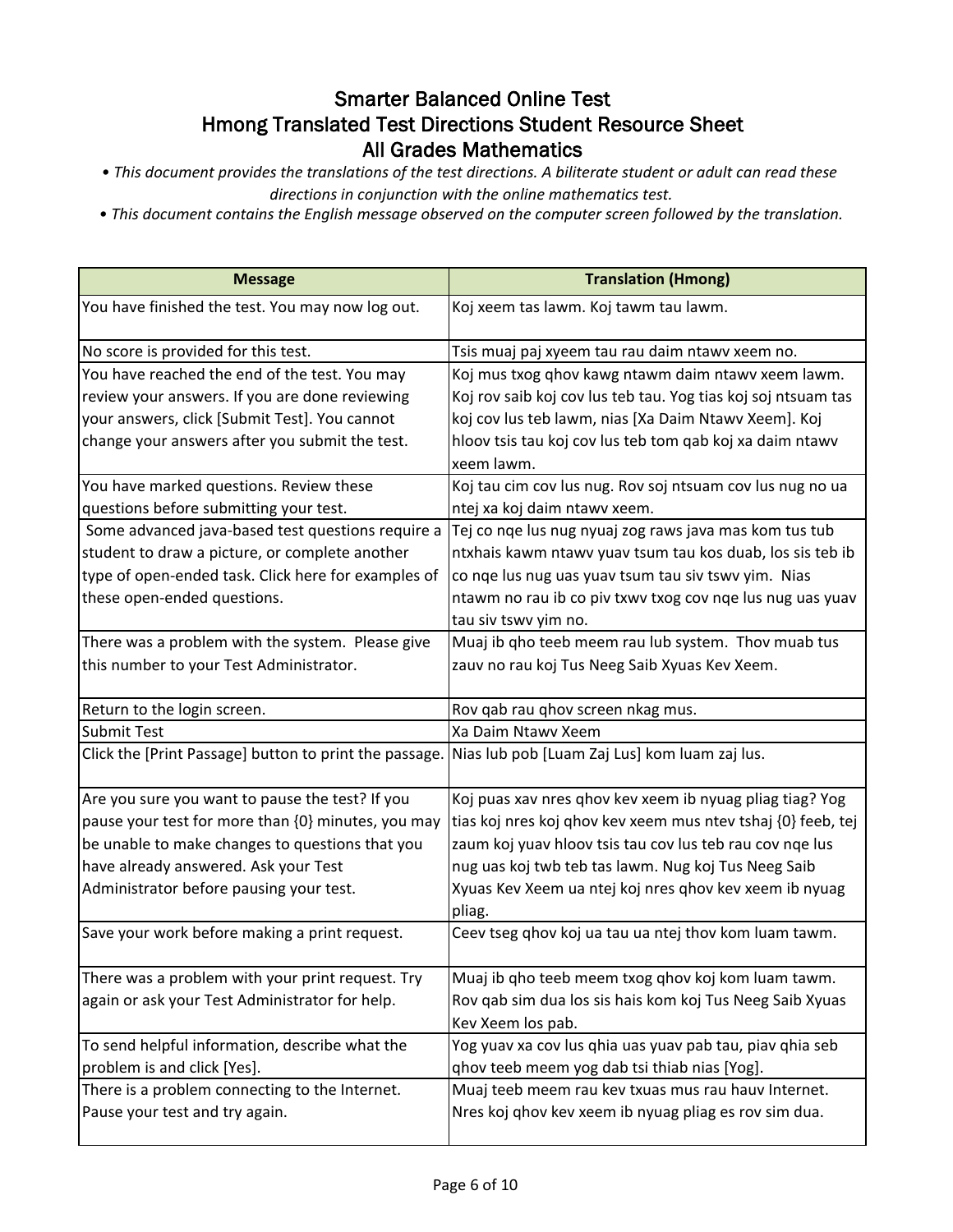- *This document provides the translations of the test directions. A biliterate student or adult can read these directions in conjunction with the online mathematics test.*
- *This document contains the English message observed on the computer screen followed by the translation.*

| <b>Message</b>                                            | <b>Translation (Hmong)</b>                                   |
|-----------------------------------------------------------|--------------------------------------------------------------|
| Are you sure you want to change the prompt you            | Koj puas xav hloov qhov kom ua raws uas koj tau xaiv ua      |
| already selected? <yes> <no></no></yes>                   | ntej ntawd tiag? <yes> <no></no></yes>                       |
| Select two (2) points to connect or press and drag        | Xaiv ob (2) gho chaw los sib txuas los sis nias thiab cab    |
| to create and connect points.                             | kom ua tau thiab txuas tau cov chaw.                         |
| Select two (2) points to connect with the arrow.          | Xaiv ob (2) qho chaw los sib txuas uas siv xib xub.          |
| Select two (2) points to connect with the double          | Xaiv ob (2) gho chaw los sib txuas uas siv ob tug xib xub.   |
| arrow.                                                    |                                                              |
| Select an object to remove.                               | Xaiv ib qho khoom tshem tawm.                                |
| Select a point or edge to add value.                      | Xaiv ib qho chaw los sis npoo es ntxiv value rau.            |
| Select the location for the label.                        | Xaiv ib qho chaw tis npe.                                    |
| Move the object to a new location and click the           | Txav qhov khoom mus rau qhov chaw tshiab thiab nias lub      |
| mouse button to place the object.                         | pob ntawm lub mouse kom tso tau qhov khoom rau               |
|                                                           | ntawd.                                                       |
| Release the mouse button to place the object              | Tsa tus ntiv tes lub pob ntawm lub mouse kom tso tau         |
| where you want it.                                        | qhov khoom rau ntawm qhov chaw koj xav tau.                  |
| Release the mouse button to drop the object where         | Tsa tus ntiv tes lub pob ntawm lub mouse kom tso tau         |
| you want it.                                              | qhov khoom rau qhov chaw koj xav tau.                        |
| Click the mouse button to drop the object where           | Nias lub pob ntawm lub mouse kom tso tau qhov khoom          |
| you want it.                                              | rau qhov chaw koj xav tau.                                   |
| Did you hear the English text? Press [Yes] or [No]        | Koj puas hnov cov lus Mis Kas? Nias [Yog] los sis [Tsis yog] |
| below.                                                    | hauv qab.                                                    |
| Select the green button to test your Text-to-Speech       | Xaiv lub pob ntsuab los sim koj qhov teeb ua rau qhov        |
| settings. You should hear the following phrase:           | Nyeem Ntawv Kom Hnov Ua Suab. Koj yuav tsum tau hnov         |
| "This text is being read aloud." Click [Yes, I heard      | sob lus nram qab no: "Sob lus no mas nyeem tawm nrov         |
| the voice] if it worked. If it did not work, click [No, I | nrov." Nias [Hnov, kuv hnov lub suab] yog tias nws ua hauj   |
| did not hear the voice].                                  | lwm. Yog tias nws tsis ua hauj lwm, nias [Tsis hnov, kuv     |
|                                                           | tsis hnov lub suab].                                         |
| Did you hear the Hmong text? Click [Yes] or [No].         | Koj puas hnov cov lus Hmoob? Nias [Hnov] los sis [Tsis       |
|                                                           | hnov].                                                       |
| Click to listen in Hmong                                  | Nias kom mloog ua lus Hmoob                                  |
| Hmong text to be spoken                                   | Cov ntawv Hmoob uas yuav hais                                |
| Did you hear the voice? Click [Yes] or [No].              | Koj puas hnov lub suab? Nias [Hnov] los sis [Tsis hnov].     |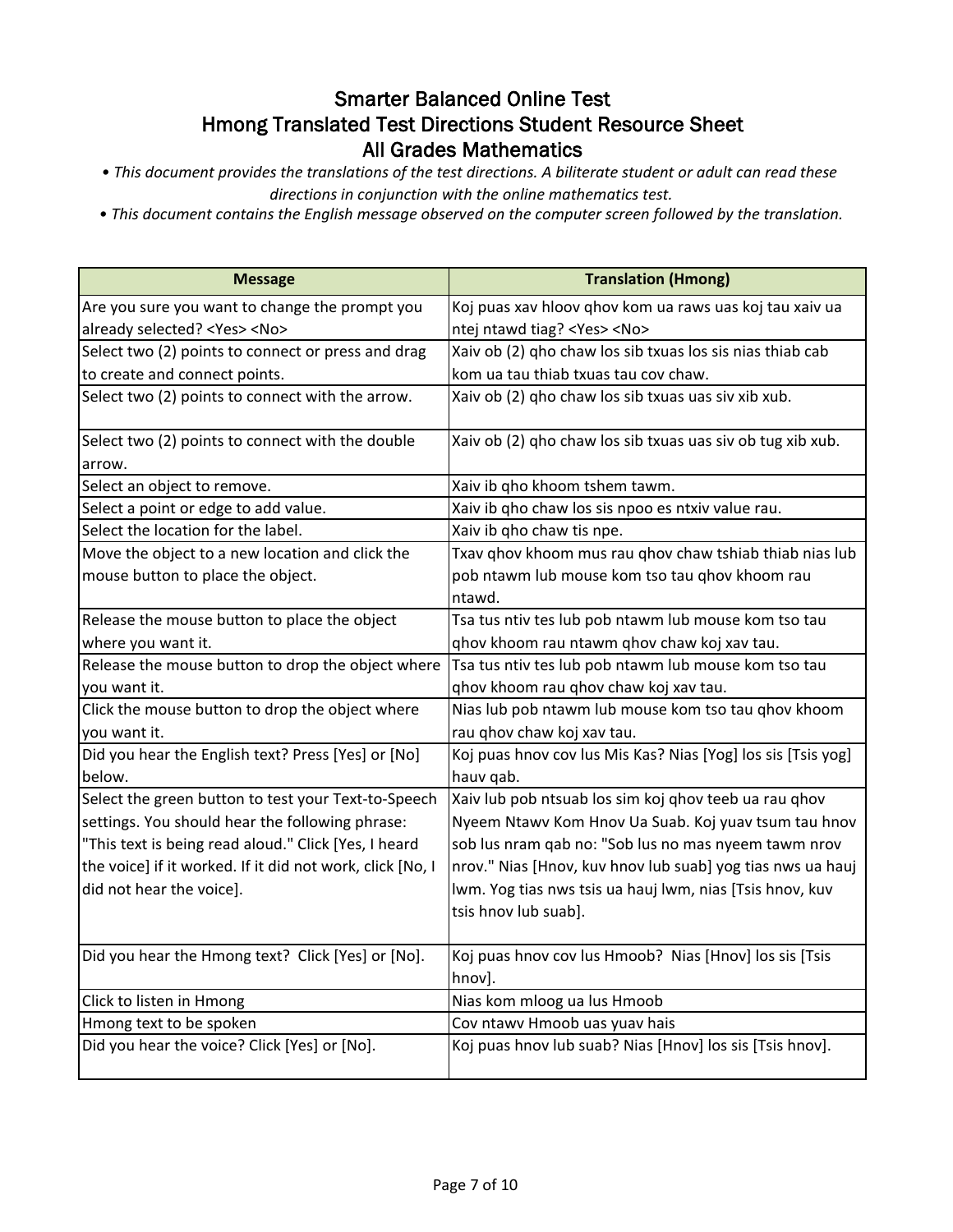*• This document provides the translations of the test directions. A biliterate student or adult can read these* 

*directions in conjunction with the online mathematics test.*

*• This document contains the English message observed on the computer screen followed by the translation.*

| <b>Message</b>                                                                                                                                                                                                                                                                                                                                                                                                             | <b>Translation (Hmong)</b>                                                                                                                                                                                                                                                                                                                                                                                                                                                                                                                                                                                                                                   |
|----------------------------------------------------------------------------------------------------------------------------------------------------------------------------------------------------------------------------------------------------------------------------------------------------------------------------------------------------------------------------------------------------------------------------|--------------------------------------------------------------------------------------------------------------------------------------------------------------------------------------------------------------------------------------------------------------------------------------------------------------------------------------------------------------------------------------------------------------------------------------------------------------------------------------------------------------------------------------------------------------------------------------------------------------------------------------------------------------|
| Click [Try Again]. Make sure your computer's sound<br>is not muted and try adjusting the volume and<br>pitch. If you have done this and you still do not hear<br>the audio, please tell your Test Administrator. Do<br>not log out unless your TA tells you to do so.                                                                                                                                                      | Nias [Rov Sim Dua]. Xyuas kom lub suab ntawm koj lub<br>computer tsis txhob tso rau qhov tua suab thiab sim kho<br>lub suab nrov thiab qhov nrov soob thiab nrov laus. Yog<br>tias koj twb ua qhov no lawm thiab koj tseem tsis hnov<br>suab thiab, thov qhia rau koj Tus Neeg Saib Xyuas Kev<br>Xeem. Tsis txhob tawm kom txog thaum koj tus TA hais<br>kom koj ua li ntawd tso.                                                                                                                                                                                                                                                                            |
| Text-to-Speech is not available on the browser<br>and/or platform that you are using. Please make<br>sure you are using a supported secure browser or<br>secure Chromebooks login.                                                                                                                                                                                                                                         | Tsis muaj qhov Nyeem Ntawv Kom Hnov Ua Suab nyob rau<br>ntawm lub browser thiab/los sis qhov platform uas koj siv.<br>Thov xyuas kom koj siv ib qho browser uas tsis muaj teeb<br>meem los sis Chromebooks uas tsis muaj teeb meem los<br>nkag mus.                                                                                                                                                                                                                                                                                                                                                                                                          |
| <b>Student Testing Site</b>                                                                                                                                                                                                                                                                                                                                                                                                | Chaw Tub Ntxhais Kawm Ntawv Xeem                                                                                                                                                                                                                                                                                                                                                                                                                                                                                                                                                                                                                             |
| Test Delivery System                                                                                                                                                                                                                                                                                                                                                                                                       | Kev Ua Hauj Lwm Sim Xa Qhov Xeem                                                                                                                                                                                                                                                                                                                                                                                                                                                                                                                                                                                                                             |
| Some advanced java-based test questions require a<br>student to draw a picture, or complete another<br>type of open-ended task. Click here for examples of<br>these open-ended questions. The student testing<br>website and the secure browser together have<br>security measures to prevent forbidden<br>applications from being active during a test. Click<br>here to try the Forbidden Applications<br>Demonstration. | Tej co nqe lus nug nyuaj zog raws java mas kom tus tub<br>ntxhais kawm ntawv yuav tsum tau kos duab, los sis teb ib<br>co nqe lus nug uas yuav tsum tau siv tswv yim. Nias<br>ntawm no rau ib co piv txwy txog cov nge lus nug uas yuav<br>tau siv tswv yim no. Lub vas sab (website) siv rau tus tub<br>ntxhais kawm ntawv xeem thiab lub browser uas tsis muaj<br>teeb meem mas ua ke tag nrho muaj ib qho kev ruaj ntseg<br>los tiv thaiv kom siv tsis tau cov applications uas txwv tsis<br>pub siv thaum lub sij hawm xeem. Nias ntawm no es sim<br>ghov Ua Qhia Txog Cov Applications Uas Txwv Tsis Pub Siv<br>(Forbidden Applications Demonstration). |
| Text-to-Speech                                                                                                                                                                                                                                                                                                                                                                                                             | Nyeem Ntawy Kom Hnov Ua Suab                                                                                                                                                                                                                                                                                                                                                                                                                                                                                                                                                                                                                                 |
| No Text-to-Speech<br><b>Black on White</b>                                                                                                                                                                                                                                                                                                                                                                                 | Tsis Muaj Nyeem Ntawv Kom Hnov Ua Suab<br>Cov Ntawv Xim Dub nyob rau ntawm Daim Thaiv Qab Xim<br>Dawb                                                                                                                                                                                                                                                                                                                                                                                                                                                                                                                                                        |
| <b>Reverse Contrast</b>                                                                                                                                                                                                                                                                                                                                                                                                    | Cov Ntawy Xim Dawb nyob rau ntawm Daim Thaiv Qab<br>Xim Dub                                                                                                                                                                                                                                                                                                                                                                                                                                                                                                                                                                                                  |
| Items and Stimuli                                                                                                                                                                                                                                                                                                                                                                                                          | Cov Ntu thiab Qhov Pab Kom Ua Hauj Lwm                                                                                                                                                                                                                                                                                                                                                                                                                                                                                                                                                                                                                       |
| Stimuli                                                                                                                                                                                                                                                                                                                                                                                                                    | Qhov Pab Kom Ua Hauj Lwm                                                                                                                                                                                                                                                                                                                                                                                                                                                                                                                                                                                                                                     |
| Tutorial                                                                                                                                                                                                                                                                                                                                                                                                                   | Kev Qhia                                                                                                                                                                                                                                                                                                                                                                                                                                                                                                                                                                                                                                                     |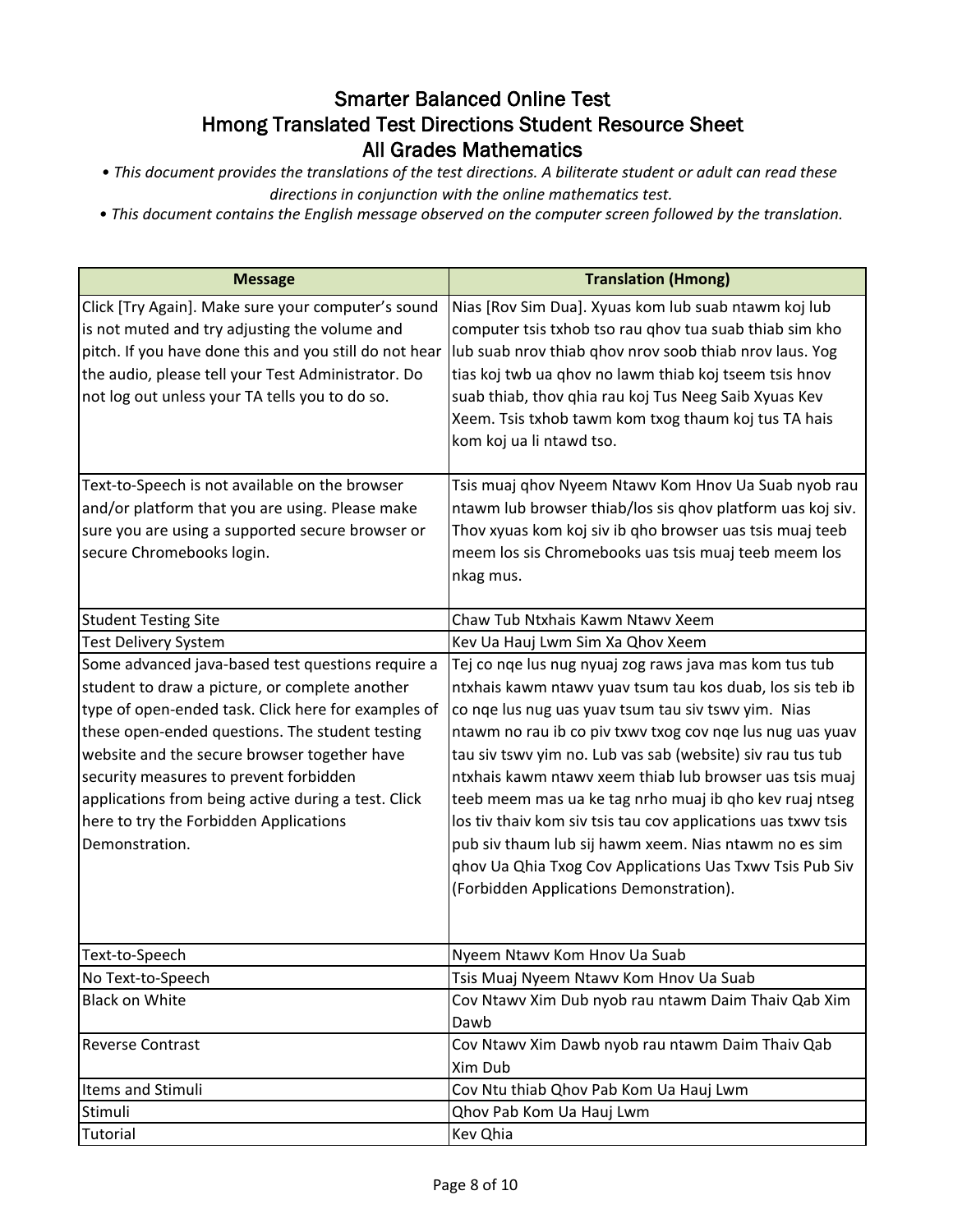- *This document provides the translations of the test directions. A biliterate student or adult can read these directions in conjunction with the online mathematics test.*
- *This document contains the English message observed on the computer screen followed by the translation.*

| <b>Message</b>                                                 | <b>Translation (Hmong)</b>                                                   |
|----------------------------------------------------------------|------------------------------------------------------------------------------|
| Yes, I heard the voice                                         | Yog, kuv hnov lub suab                                                       |
| <b>Collapse All Prompts</b>                                    | Kaw Tag Nrho Cov Kom Ua Raws                                                 |
| Are you sure you want to change the prompt you                 | Koj puas xav hloov qhov kom ua raws uas koj tau xaiv ua                      |
| previously selected?                                           | ntej ntawd tiag?                                                             |
| Error loading calculator. Give this message code to            | Muaj teeb meem thaum rub lub tshuab xam zauv los.                            |
| your TA.                                                       | Muab tus code ntawm tsab xov no rau koj tus TA.                              |
| Error loading calculator. Give this message code to            | Muaj teeb meem thaum rub lub tshuab xam zauv los.                            |
| your TA.                                                       | Muab tus code ntawm tsab xov no rau koj tus TA.                              |
| This test has no more opportunities.                           | Daim ntawv xeem no tsis muaj caij nyog xeem ntxiv lawm.                      |
| Click [Yes] to try again or [No] to log out.                   | Nias [Yog] es rov sim dua los sis [Tsis yog] es tawm mus.                    |
| Your test has been interrupted. To resume your                 | Tau cuam tshuam koj daim ntawv xeem lawm. Yog yuav                           |
| test, check with your Test Administrator.                      | rov xeem mus txuas ntxiv, mus nrog koj Tus Neeg Saib<br>Xyuas Kev Xeem tham. |
| Could not find test session. Please check with your            | Nrhiav tsis tau ntu xeem. Thov mus nug koj tus TA.                           |
| TA.                                                            |                                                                              |
| This test session is closed. Please check with your<br>TA.     | Ntu xeem kaw lawm. Thov mus nug koj tus TA.                                  |
| This test session is not available. Please check with          | Tsis muaj ntu xeem. Thov mus nug koj tus TA.                                 |
| your TA.                                                       |                                                                              |
| This test session starts on {0}. Please check with<br>your TA. | Ntu xeem pib thaum {0}. Thov mus nug koj tus TA.                             |
| This test session expired on {0}. Please check with            | Ntu xeem tas rau thaum {0} Thov mus nug koj tus TA.                          |
| your TA.                                                       |                                                                              |
| This test session is not valid. Please check with              | Ntu xeem no siv tsis tau. Thov mus nug koj tus TA.                           |
| your TA.                                                       |                                                                              |
| This session is not available. Please check with your          | Tsis muaj ntu xeem no. Thov mus nug koj tus TA.                              |
| TA.                                                            |                                                                              |
| This test was not included in this session.                    | Daim ntawy xeem no tsis muaj nyob hauv ntu xeem no.                          |
| This test opportunity is invalid.                              | Siv tsis tau lub caij nyoog xeem no.                                         |
| Your TA did not approve your test start or restart.            | Koj tus TA tsis tau pom zoo pib los sis rov pib koj qhov kev                 |
|                                                                | xeem.                                                                        |
| Guest logins are not allowed.                                  | Tsis pub tus qhua nkag mus.                                                  |